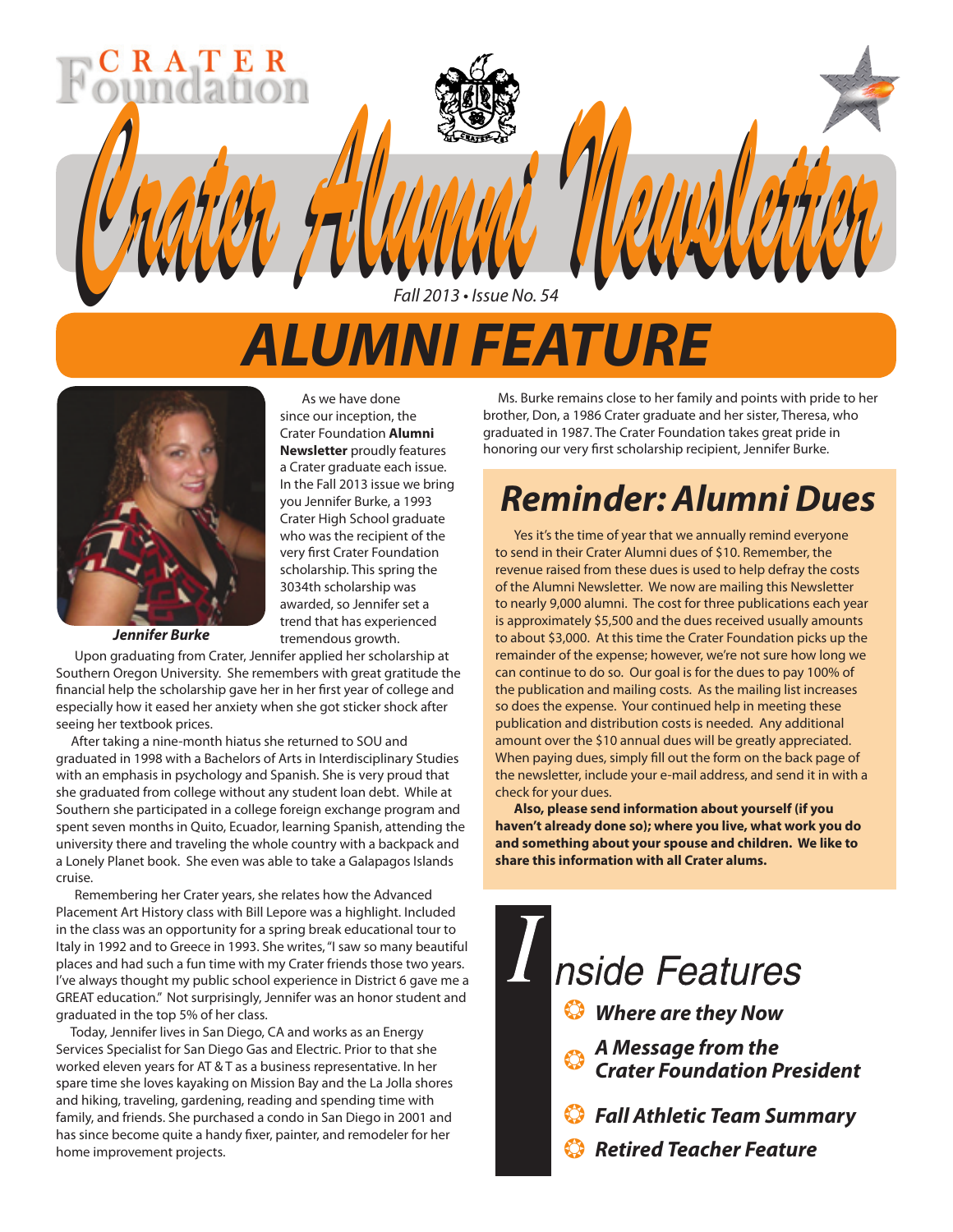# are<br>they

### *1952 - 1959*

**PAT PERRY SCHAEFFER (54) – lives in Austin, Texas with her husband,** Skip. They have five grown children and eleven grandchildren. In 1995 they moved from Sunnyvale, California to Austin as she retired from the American Red Cross. They have traveled to Italy, Malta, U.K., Ireland, Israel, Greece, Turkey, Egypt, Morocco, Portugal, Spain and numerous places in the United States. Their hobbies include Bible study, traveling, reading, gardening and sewing.

*GLORIA WALKER HINDERER (54) –* lives in Jacksonville, Oregon where she is retired. She has three children, eighteen grandchildren and three great grandchildren. Gloria has enjoyed traveling to Hawaii and includes her hobbies and interests in antiques, bowling, reading and collecting.

### *1960 – 1969*

*DENNIS FISHER (61) –* lives in Glide, Oregon with his wife, Kimberly. He attended University of Oregon for one year and Southern Oregon College where he received his degree in education. He has 3 grown children, 2 daughters and 1 son, and eleven grand children. He retired from teaching language arts at Sutherlin High School after 23 years and then taught writing classes at Umpqua Community College in Roseburg for two more years.

He has volunteered at Project Literacy as a Tutor and as a Reader for SMART at Glide Elementary School. Kimberly recently retired as a counselor and they enjoy their home built on the north Umpqua River with their two dogs and four cats. They have traveled to Great Britain, Costa Rica, Australia, Canada, and Mexico over the last decade. Dennis tells us it has been enjoyable and educational to travel and learn about other cultures and people.

Dennis states, "One of my inspirational teachers from Crater was Mr. Knapp, the P.E. teacher and Track coach who helped me to develop confidence in my abilities and to believe that hard work would pay off. I also met Harvey Tonn, who has provided leadership and a lasting legacy to education in general and Crater High students in particular." *JUDY CHILDRESS BAMFORTH (63)* – lives in Central Point and works for the CPA firm of Kosmatka, Donnelly & Company. Judy worked for many years at Medford Corporation and at Newberry's. She has two grown children, Piper, Crater class of '85, and Michael, Crater class of '87. Judy says she spends what free time she has driving up and down I-5 to Portland to see her son and to Morgan Hill, California to see her daughter and five grandsons.

*GARY JACKEL (63*) – lives in Aloha, Oregon with his wife, Liz. He has two grown children and two grown step-children. After four years in the Navy, Gary returned to Medford and worked in law enforcement for ten years. He relocated to Aloha, Oregon, worked for Tektronix for seventeen years, then for Intel for five years. Now retired, they live in Aloha one or two days a week and spend the remainder of their time at their cabin in the Coast Range. He is an avid hunter and loves going on walks, taking quad rides, cutting firewood and shooting trap. **JIM RICKS (64)** – lives in Klamath Falls with his wife, Sonja. After 22 years serving in the Air Force and another 21 years working, seeing their son and daughter leave home for successful lives of their own, and playing with their grandsons in Alaska, they have returned to Southern Oregon to enjoy retirement. They are enjoying the small city atmosphere of Klamath Falls and are amazed at the truth of the stories about how busy one can be when retired.

### *1970 – 1979*

**JEFF MCMAHAN (75)** – lives in Central Point with his wife, Sheila. They have two grown children, Matthew and Joseph. Jeff has worked for Darigold as a Plant Supervisor for many years and enjoyed little league coaching, Jr. Comet sports, riding dirt bikes, hunting and fishing. He and Sheila spend time with Search and Rescue, scuba diving and traveling. Jeff is a Team Leader for Search & Rescue and is also a recovery diver.

*LYN KIMPTON (75)* – lives in Lynnwood, Washington and works as a

Data Control Tech lead at University of Washington. Lyn has been to Europe (England, Belgium, France, Germany, Greece, and Switzerland) several times. He enjoys camping, hiking and kayaking and is learning how to quilt. He has two grown children, Jackie and David.

*ANNETTE WOLF SHINKLE (76)* – lives in Columbia City, Oregon with her husband, Jim (76). They have two grown sons, Lucas and Austin. In their free time they love to spend time with their family, love to spend time at the beach, and attending sporting events.

*TAMMIE JOHNSON BANKHEAD (77)* – lives in Meridian, Idaho with her husband, Dennis Bankhead (74). Married in 2011 in Stanley, Idaho, they love to snowmobile and ATV in the Sawtooth Mountains and near Anthony Lakes in Oregon. They also are raising steers as a new hobby. Dennis has retired from Roadway Express and Tammie is working as a Business Office Manager for Good Samaritan Society.

#### *1980 – 1989*

*TOMMY MALOT (83) –* lives in Central Point with his wife, Tiffany. They have twin daughters that are sophomores in college and a son that is a junior at Crater High. Tom runs the family business "MALOT CONSTRUCTION" and Tiffany works at Scenic Middle School as well as working as a realtor for Remax. In their free time they follow their children's activities and they love to travel. Tommy still loves to hunt when he has time.

*MIKE RYERSON (83)* – lives in Central Point with his wife, Leslee. They have two children, a daughter who is a sophomore at Crater, and a son, a seventh grader at Scenic. Mike and his brother Scott own "Ryerson & Company" a construction company focusing on concrete and sealants. Leslee writes for Southern Oregon Magazine.

### *1990 – 1999*

*MICHELLE BERRYHILL ORTEZ (93) –* lives in Central Point with her husband, Chris. Michelle has two children, Nate14, who attends Crater, and Breanna, who is 12 and attends Scenic. She also has a step-daughter Shelbi, who is 16 and attends North Medford. Michelle is a secretary at the school district administrative office and Chris is an electrician tech with the Veterans Administration Domiciliary. **JUSTIN RICHARDSON (93)** –lives in Eagle Point with his wife, the former Leslie Brock '94. They have four children, Zach 18, Ila 6, and Eva and Emma 3. Justin works for Knife River and Leslie, a veterinarian, owns her own business, Richardson Veterinary Service.

## *Fall Athletic Results*



The *football team* competes in the Southwest Conference, which is made up of North Medford, Crater, Grants Pass, Roseburg, South Eugene, Sheldon, and Thurston. As the regular season came to an end, Crater had a 2- 7 record and qualified for a state play-in game against Forest Grove. They defeated Forest Grove 41-39 to advance in the state playoffs. As we go to press Crater is scheduled to play Jesuit of Portland, the number one ranked team in Oregon.

The *Crater volleyball team* is in the Southern Oregon Hybrid Conference that is comprised of Crater, Grants Pass, North Medford, Roseburg and South Medford. At the conclusion of the season the volleyball team finished with a 5 -11 record. They were defeated by Forest Grove in a state play-in game.

The *Crater boys and girls soccer teams* are also in the Southern Oregon Hybrid Conference. The boys finished the season with a 0-12 record and were defeated by Sheldon in a state play-in game. The girls soccer team finished the season with a 2-10 record. They then played a state play-in game and lost to Sheldon.

The *Crater boys and girls cross country teams* are in the Southwest Conference, the same as football. The boys finished the season placing 4th in the conference and qualified one runner for the state meet while the Comet girls finished 3rd in the conference and qualified two runners for the state meet. Crater senior, Gracie Tostenson finished 3rd in the 6A division.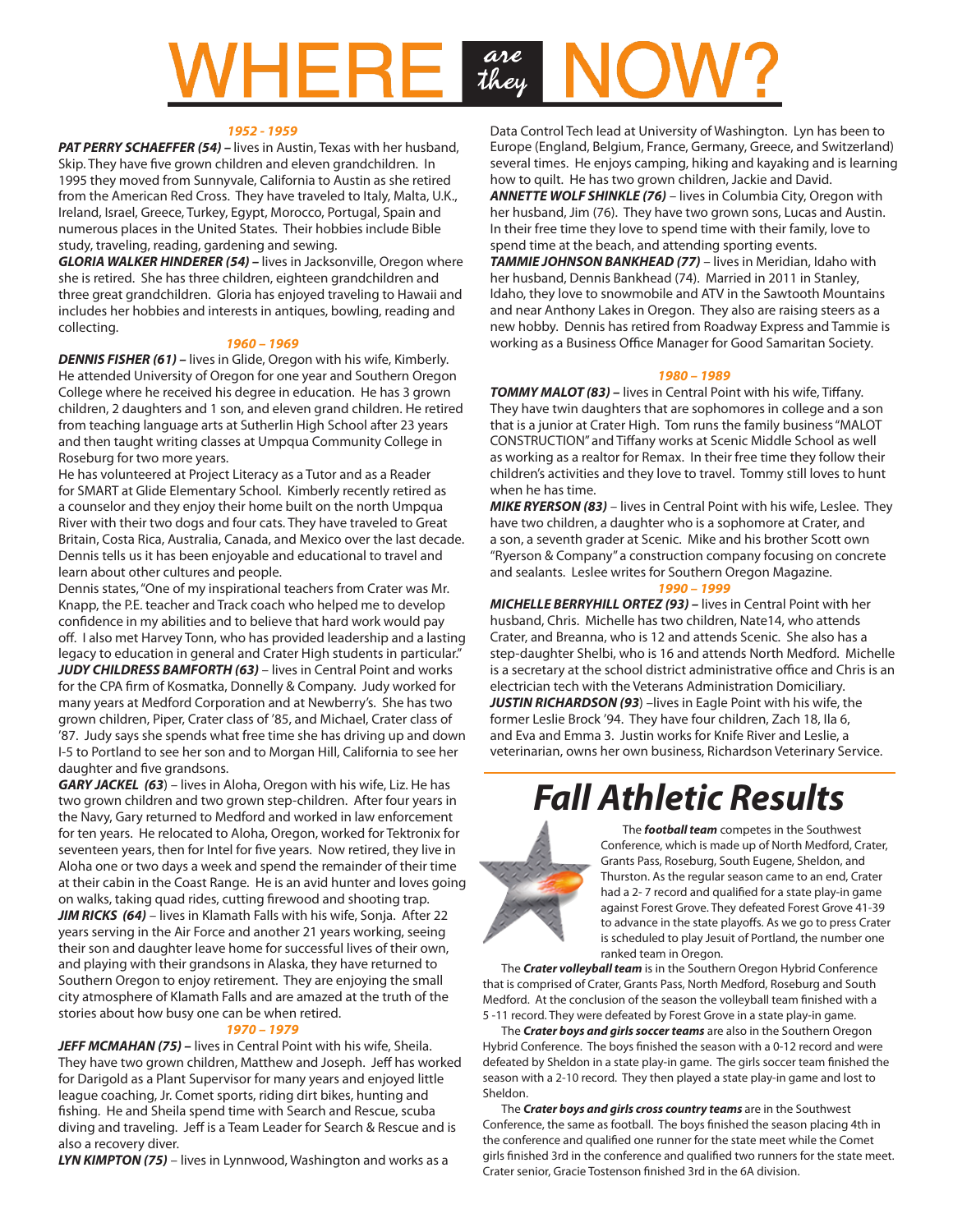Ever since the beginning of the Crater Foundation some 20 years ago, Crater graduates have been featured in the Alumni Newsletter that publishes three times a year. As this tradition continues, after numerous requests, we begin a new feature recognizing teachers who have retired from School District #6.

## **Retired Teacher Feature**



*Don Bieghler*

*Don Bieghler* is another outstanding retired educator who has made a difference in many young people's lives. Don graduated from Medford Senior High School and received a Bachelor of Arts degree from Southern Oregon State College with an emphasis in music. He played in the band during his high school years as well as his years in college.

Don began his professional career in 1967 when he accepted a job teaching band at Central Point Junior High, later Scenic Junior High School. Don taught band at Scenic for 13 years and during that time his bands marched in numerous parades throughout Oregon. His bands were regular participants in the annual Albany Veterans Day parade and in 1976 his band was invited to march in the Junior Rose Parade in Portland.

Don states that one of his many highlights while working in the District was "developing a junior high band program that was highly successful in regional and state competitive events." While at Scenic he was also the student store-co-advisor and served on the building scheduling committee which created the master schedule for all classes.

In 1980 Don became the band instructor at Crater High School. In addition to his Junior High and High School assignments, Don was an itinerant music teacher at Richardson, Jewett, and Sams Valley elementary schools. You could expect his bands to put on performances at half time of all home football games and most home basketball games. The concerts that Don's bands performed were outstanding and for many years he was instrumental in organizing the District Band and Vocal Festival. During his years in the District he was instrumental in developing a program of used band instruments that were made available for students who could not afford their own instrument.

Don retired in 1997 after 30 years in School District #6. He lives in Medford during the summer months and in Puerto Vallarta, Mexico during the winter months. He serves as a Council member and the Treasurer of a condo association in Mexico. Don has traveled in several regions of central and western Mexico. While at home in Medford he works around his house maintaining the gardens. He also directs the Ashland City Band, which he has done for the past 14 years.

Don was a valued professional and the District is very proud to have had Don as a teacher in School District #6.

# **OUNDATION** A Message From<br>**CRESIDENT** Harvey Tonn

As President of the Crater Foundation, I offer you greetings this beautiful Southern Oregon fall. Hopefully, you will find the 54th issue of the **Crater Alumni Newsletter** of some interest and it will bring back fond memories of your days in District #6 and, in particular, at Crater High School.

I would like to take this "Message" opportunity to invite all Crater Alumni to join me in what I'm calling the **"Fifteen Dollar Club"**. Here is how it will work and the rationale behind it. We now mail the **Crater Alumni Newsletter** to nearly 9,000 Crater graduates. If one-third of you receiving donate \$15 or more to the Foundation, we would almost match a Foundation goal of raising an additional \$50,000 this year!

Why is this money needed? You are probably aware of the tremendous increase of tuition costs at our Oregon colleges, now often exceeding \$500 per credit hour. The result is that some our best Crater graduates are finding it more and more difficult to complete college, and, many who do, graduate with a tremendous college loan debt, some taking 20 or more years to pay it off. Currently, all Crater seniors who apply for a scholarship receive one, something the Foundation is very proud of. However, we are increasingly aware that, after that first year of college, for too many of our graduates, there is little, if any, financial assistance. This \$50,000 then would be earmarked for those Crater graduates who have successfully completed one

or more years of college. If a minimal scholarship of \$500 was given, that would assist 100 students.

In an attempt to better put a \$15 contribution into perspective, consider this: If you are willing to give up one medium sized pizza, or, say, three coffee drinks, you could help make a difference in a young person's life.



The easiest way to make your donation is to go to the Crater Foundation website at www.craterfoundation.district6.org. On the home page click on **"donate"**. You will be given a choice of the amount you wish to donate, using your VISA card in the standard way. Please donate an amount that you are comfortable with — but we are not averse to donations over \$15!

If you would like to donate on a monthly basis, as a growing number of graduates and District #6 current and retired staff do, click on **"Find Out More Ways You Can Help"**, download the form, fill it out and mail it in to:

> Crater Foundation P.O. Box 5172 Central Point, OR 97502

Of course there is always the tried-and-true method of simply mailing a check to the above address. Please remember that all the donations are secure and 100% tax deductible.

Just imagine: **YOU**, a Crater High School graduate, can make a difference in the life of another Crater graduate. A few years ago I was reminded by a very successful businessman and generous giver to many community programs throughout Oregon of this: "By helping others, whether it be financial, time, support, knowledge, or love, you will always be rewarded greater than the help you've given".

Please join our club.